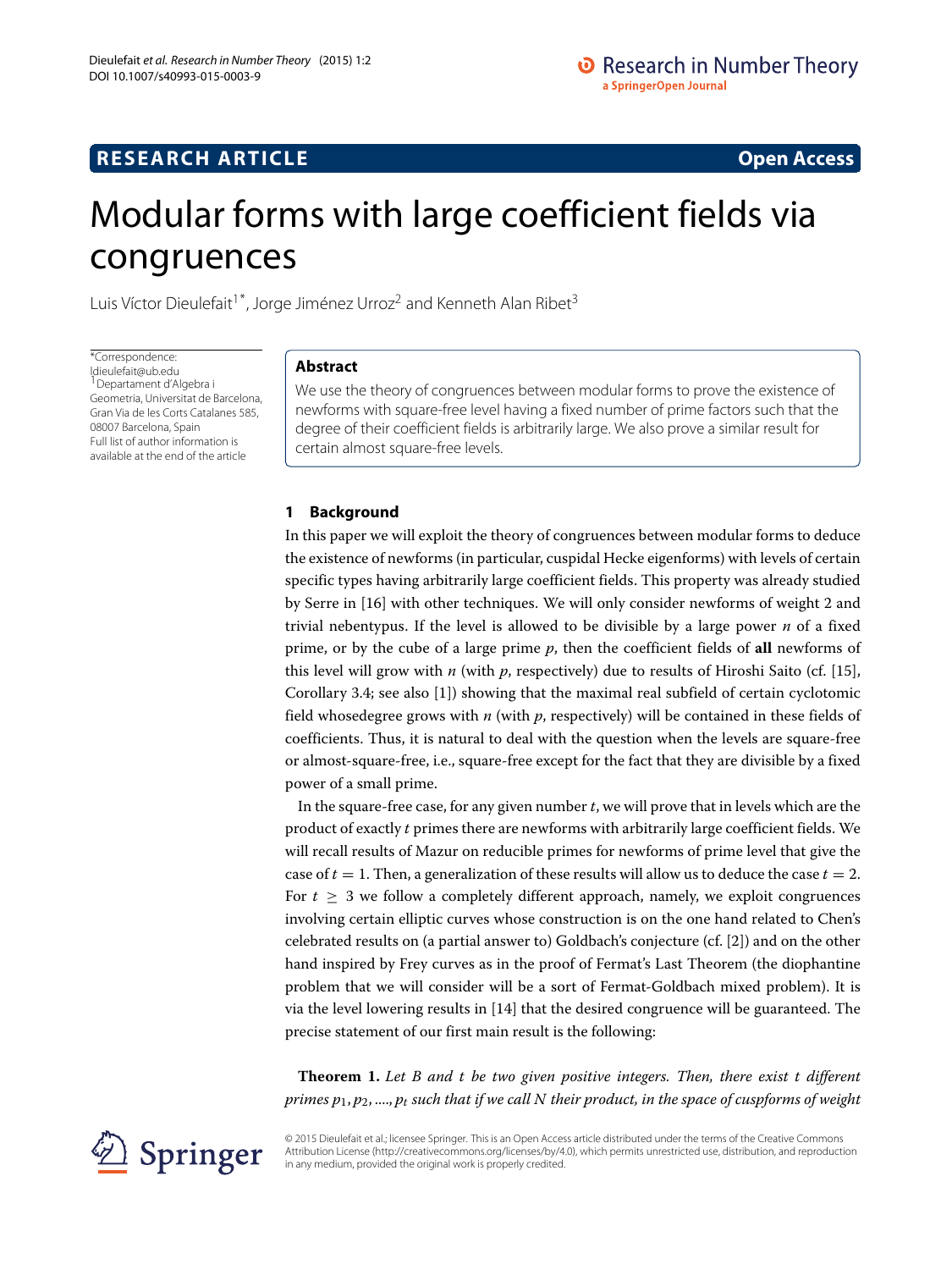2, level N and trivial nebentypus there exists a newform f whose field of coefficients  $\mathbb{Q}_f$ *satisfies:*

 $[$  $\mathbb{Q}_f : \mathbb{Q}$  > *B*.

In the almost-square-free case, we will consider levels  $N = 2^{k}p_1...p_t$  which are square-free except that they are divisible by a small power of 2. We study these particular levels because newforms of these levels can be related to prime values of certain binomials already studied in the literature (for a more thorough discussion, see Remark [1](#page-5-0) on section [5\)](#page-4-0). We will prove that for any fixed *t*, among newforms with such levels the fields of coefficients have unbounded degree. We will use congruences with certain *Q*-curves constructed from solutions to the problem of finding prime values attained by the expression  $(x^4 + y^2)$  /*c*. Again, these *Q*-curves will also have some features inspired by Frey curves, and the existence of the desired congruences will be a consequence of level lowering. For  $c = 1$  it is a celebrated result of Friedlander and Iwaniec that infinitely many primes are of the form  $x^4 + y^2$  (cf. [\[8\]](#page-13-5)). Here we give the following generalization.

<span id="page-1-0"></span>**Theorem 2.** Let  $B > 0$  fixed, and  $\Lambda$  the usual Von Mangold function. Then, we have *uniformly in c*  $\leq$   $(\log x)^B$ 

$$
\sum_{c|a^2+b^4 \le cx} \Lambda\left(\left(a^2+b^4\right)/c\right) = K(c)x^{3/4} + o\left(x^{3/4}\right) \tag{1}
$$

*where a*, *b run over positive integers, and K is completely explicit in terms of c.*

In Theorem [5](#page-5-1) in section [6](#page-5-2) we give the precise value of  $K(c)$ . For our application to congruences between modular forms we only need a mild version of the particular case with fixed *c* of the form  $c = 5^{\ell}$ . The following is a direct consequence of the previous theorem.

**Corollary 3.** *Let c be a positive odd integer. Then there are infinitely many primes of the* form  $(x^4 + y^2)$  /c if and only if c can be written as the sum of two squares.

The precise statement of our second main result, the one covering the almost-squarefree level case, is the following:

<span id="page-1-1"></span>**Theorem 4.** Let B and t be two given positive integers. Then, there exist  $\alpha \in \{5, 8\}$  and t *different odd primes p*1, *p*2, ...., *pt such that if we call N the product of these t primes, in the space of cuspforms of weight 2, level* 2α*N and trivial nebentypus there exists a newform f with field of coefficients* Q*<sup>f</sup> satisfying:*

$$
[Q_f:Q]>B.
$$

Let us stress that the results on prime values of  $(x^4 + y^2)/c$ , in Theorem [2](#page-1-0) and its corollary, are interesting in its own right, independently of the application to finding newforms with large coefficient fields. On the other hand it is also important to clarify that the proof of Theorem [2](#page-1-0) is a generalization of Theorem 1.1 in [\[8\]](#page-13-5), and does not contain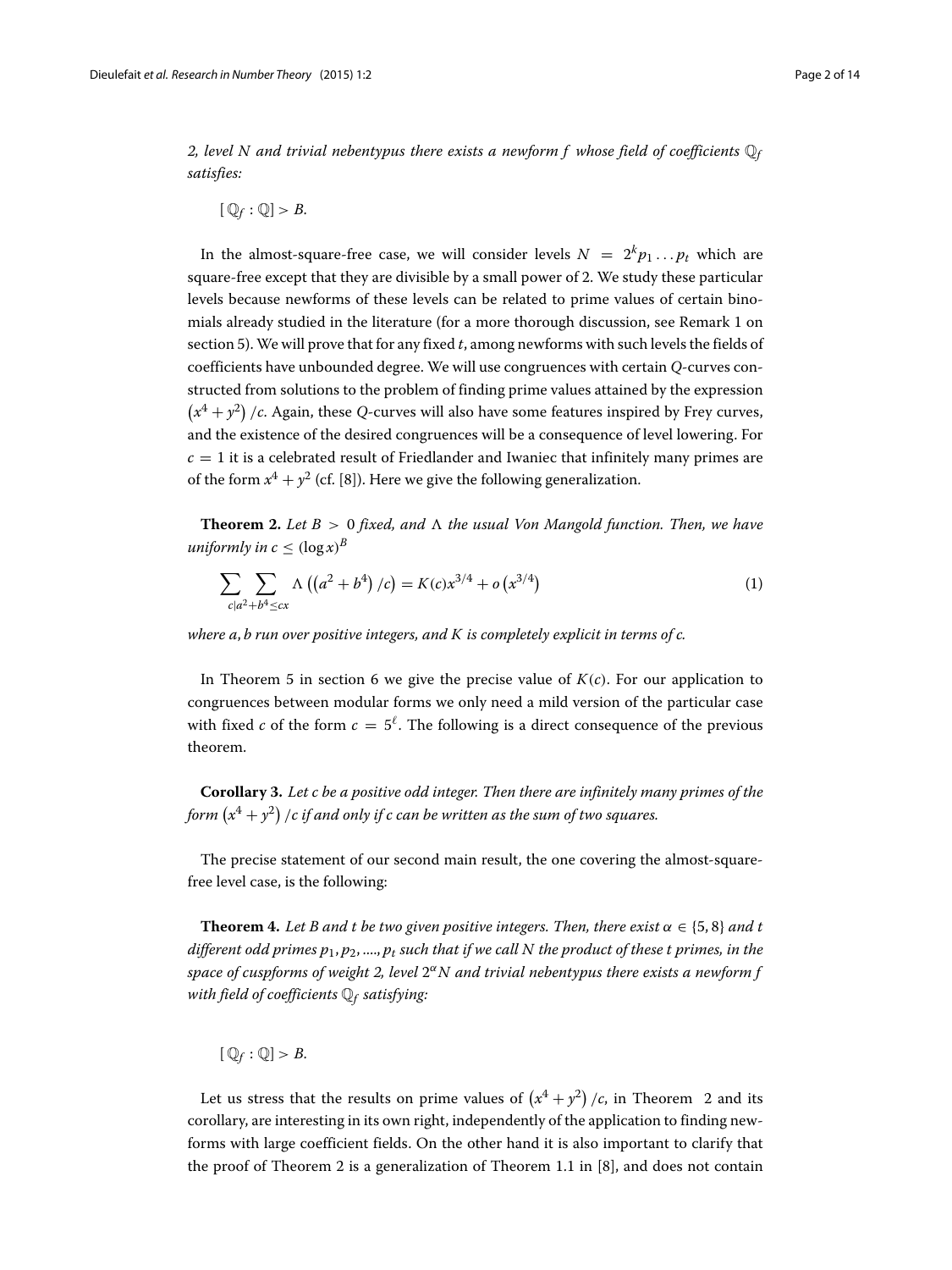any new conceptual ingredient not present in [\[8\]](#page-13-5). It is however the case that some of the computations done in [\[8\]](#page-13-5) do not apply to this case in a straightforward manner and, hence, they must be done now with the required level of generality in the variable *c*.

#### <span id="page-2-0"></span>**2 Theorem [1](#page-0-0) for the case of prime level: Mazur's argument**

Suppose that the level *N* is prime and that  $\ell > 3$  is a prime that divides  $N - 1$ . Then it is proved in [\[11\]](#page-13-6) that the prime is Eisenstein, meaning that there is a newform *f* of weight 2 and level *N* such that if we call  $K_f$  its field of coefficients there is a prime  $\lambda$  dividing  $\ell$ in the ring of integers of  $K_f$  for which we have  $a_p \equiv 1 + p \mod \lambda$  for all primes p. The residual mod λ Galois representation attached to *f* is reducible. In particular, we have

 $a_2 \equiv 3 \mod \lambda$  (1)

The coefficients of the modular form *f* and those of any Galois conjugate  $f^{\sigma}$  all satisfy the bound  $|a_p| \leq 2\sqrt{p}$ , in particular  $a_2$  and all its Galois conjugates have absolute value bounded above by  $2\sqrt{2} < 3$ . Then,  $a_2 - 3$  is a non-zero algebraic integer, whose norm is divisible by  $\ell$  because of congruence (1) and with absolute value at most  $\left(3+2\sqrt{2}\right)^{\deg k_f}.$ Hence

 $\ell \le \left(3+2\sqrt{2}\right)^{\deg k_f}$ 

Thus, deg  $K_f$  is bigger than a fixed constant times  $\log \ell$ . Taking  $\ell$  big and using Dirichlet's theorem to find an  $N \equiv 1 \mod \ell$ , we can make deg  $K_f$  as big as we like. This proves the case of prime level  $(t = 1)$  of Theorem [1.](#page-0-0)

### <span id="page-2-1"></span>**3 A Frey curve adapted to Chen results, and the case** *t* **≥ 3 of Theorem [1](#page-0-0)**

Let  $\ell$  be a (large) prime number, and assuming for the moment the truth of Goldbach's conjecture let us write the even number  $2^{\ell+4}$  as the sum of two prime numbers:  $2^{\ell+4}$  =  $p + q$ . Since p and q are clearly non-congruent modulo 4, we assume without loss of generality that  $p \equiv 3 \mod 4$ . Let *F* be the semistable Frey curve associated to the triple  $p, q, 2^{\ell+4}$ :

$$
y^2 = x(x - p) \left( x + 2^{\ell+4} \right)
$$

Its conductor is 2pq, while its minimal discriminant is  $\Delta = \left(2^{\ell+4}pq\right)^2/2^8 = \left(2^\ell pq\right)^2$ .

The modularity of all semistable elliptic curves, proved by Wiles in [\[17\]](#page-13-7), implies that there is a newform *f* of weight 2 and level 2*pq* corresponding to *F*.

The mod  $\ell$  Galois representation  $F[\ell]$  of Gal $(\mathbb{Q}/\mathbb{Q})$  is irreducible by results of Mazur, and unramified at 2 because the 2-adic valuation of the discriminant is divisible by  $\ell$  (as in the original Frey curves related to solutions of Fermat's Last Theorem). Although it comes initially from a newform *f* of level 2*pq*, by level-lowering (cf. [\[14\]](#page-13-4)) it arises also from a newform f' of level *pq*.

The trace of the action of Frob 2 on  $F[\ell]$  is  $\pm(1 + 2)$ , because this is the well-known necessary condition for level-raising, i.e., for the existence of an  $\ell$ -adic Galois representation with semistable ramification at 2 providing a lift of  $F[\ell]$ , and we have such a lift by construction: it is given by the Galois action on the full  $\ell$ -adic Tate module  $T_{\ell}(F)$  of the curve *F*. So if we call  $\{a_p\}$  the coefficients of  $f'$  we get

 $a_2 \equiv \pm 3 \mod \lambda$  (2)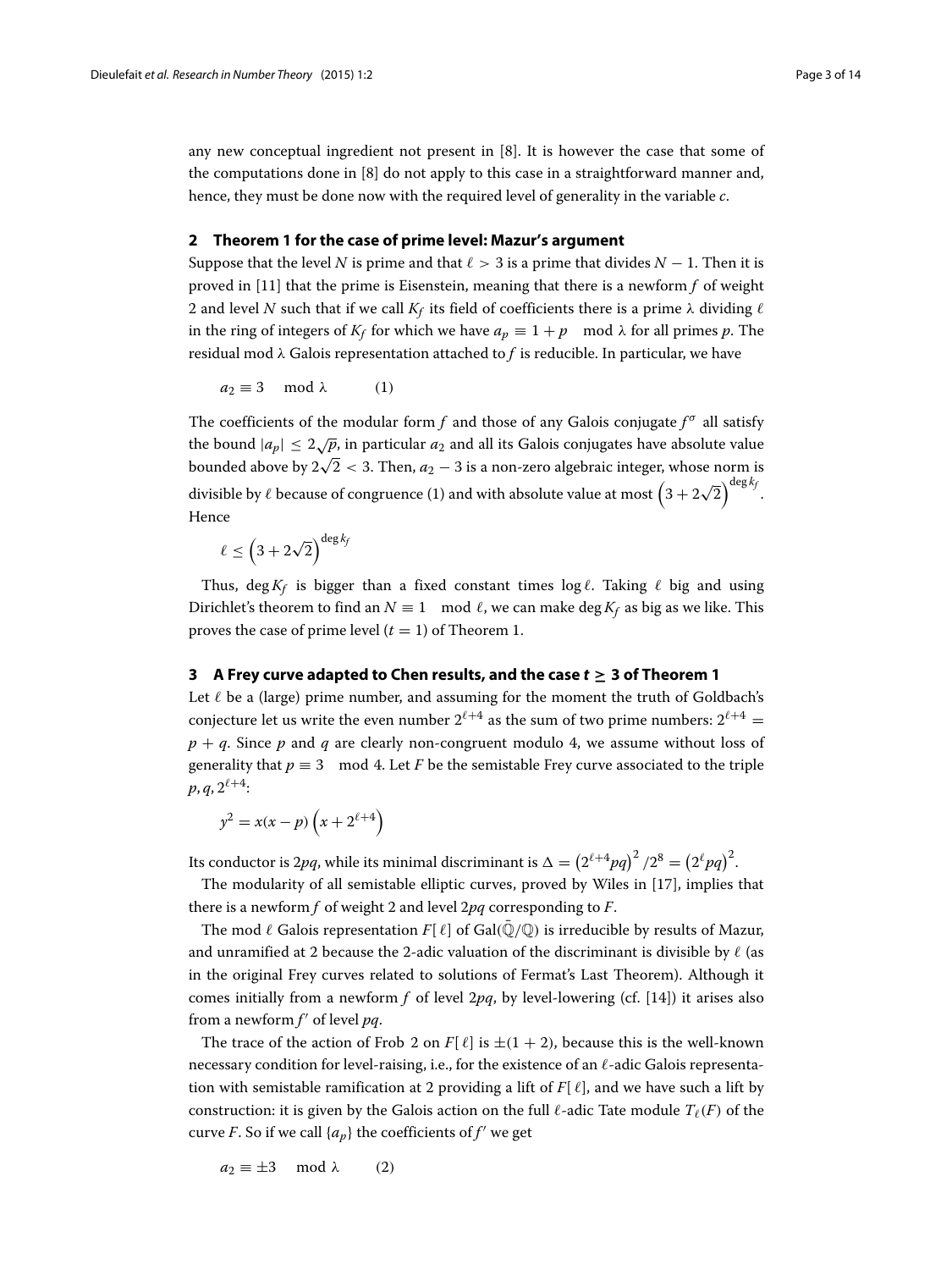for a prime  $\lambda$  dividing  $\ell$  in the field of coefficients of  $f'.$  From this congruence we can argue as we did in the previous section using congruence (1) an conclude easily that just by choosing the prime  $\ell$  sufficiently large we can construct newforms of weight 2 and level  $N = pq$  a product of two different primes with arbitrarily large field of coefficients. Since Goldbach's conjecture remains open, in order to get an unconditional result we need to move to the case of three primes in the level. Using the results of Chen on Goldbach's problem (cf. [\[2\]](#page-13-3)) we know that for  $\ell$  sufficiently large  $2^{\ell+4}$  can be written as the sum of a prime and a "pseudo-prime", i.e., a number that is either a prime or the product of two different primes. Then, in particular, one of the following is true for infinitely many  $\ell$ :  $2^{\ell+4}$  can be written as the sum of two primes p and q, or  $2^{\ell+4}$  can be written as the sum of a prime *p* and the product of two primes *qr*. If the first is true, as we have just seen, this will prove Theorem [1](#page-0-0) for levels which are the product of two primes, and if the second is true a similar argument with the triple  $p, qr, 2^{\ell+4}$  shows that the theorem is true for levels which are the product of three primes.

Thus, to finish the proof of the case  $t = 3$  of Theorem [1,](#page-0-0) it remains to show that if the result holds for  $t = 2$  then it also holds for  $t = 3$ . But this is just an application of raising the level (cf. [\[13\]](#page-13-8)), because whenever we have a modular form of level *pq* and an irreducible mod  $\ell$  Galois representation attached to it, the same residual representation is also realized in some newform of level *pqr*, as long as the prime *r* satisfies the required condition for level raising (and it is well known that there are infinitely many primes *r* that satisfy this condition, cf. [\[13\]](#page-13-8)). Thus, whenever we have found a newform  $f'$  as in the previous argument, of level *pq* and satisfying (2), there are also newforms with levels of the form *pqr* also satisfying (2) and from this the proof of the theorem for the case  $t = 3$ follows exactly as explained above.

To treat the case of more than three primes, we modify the argument above by further raising the level. Starting with the irreducible mod  $\ell$  representation afforded by  $F[\ell]$  of conductor either *pq* or *pqr*, and for any given  $t \geq 4$ , we can find forms giving the same residual representations in levels equal to the product of *t* primes by just raising the level  $t - 2$  ( $t - 3$ , respectively) times. For this, we have to take care not to lose spurious primes as we add on new ones. The required analysis is carried out in [\[4\]](#page-13-9).

We conclude that Theorem [1](#page-0-0) is true for any  $t \geq 3$ . Since the case of prime level was dealt with in the previous section, at this point only the case of  $t = 2$  remains unsolved (and a proof of Goldbach's conjecture would be enough to handle it).

#### **4 The case** *t* **= 2 of Theorem [1](#page-0-0) via a result of Ogg**

One way to treat Theorem [1](#page-0-0) for the case where  $N = pq$  (without proving Goldbach's conjecture) is to appeal to the results of Ogg in [\[12\]](#page-13-10). If *p* and *q* are distinct primes, Ogg finds a degree 0 cuspidal divisor on  $X_0(pq)$  whose image on  $J_0(pq)$  has order equal to the numerator of the fraction  $(p - 1)(q + 1)/24$ . Take  $\ell > 3$ . If  $\ell$  divides  $(p - 1)(q + 1)$ , using exactly the same arguments applied in  $(cf. [11])$  $(cf. [11])$  $(cf. [11])$  in the case of prime level we find an eigenform  $f$  at level  $pq$  that is Eisenstein mod  $\ell$ , therefore giving a reducible residual mod  $\ell$ representation. In particular, this means that the coefficient  $a_2$  satisfies again congruence (1) as in section [2,](#page-2-0) for some prime  $\lambda$  dividing  $\ell$  in its field of coefficients  $K_f$ , and we deduce as before that the degree of  $K_f$  is large (it grows with  $\ell$ ). We need to ensure that *f* is genuinely a newform, i.e., that its eigenvalues do not arise at level *p* or at level *q*. We begin as before by taking  $\ell$  large. Then we find  $q \equiv -1 \mod \ell$  and pick p to be a random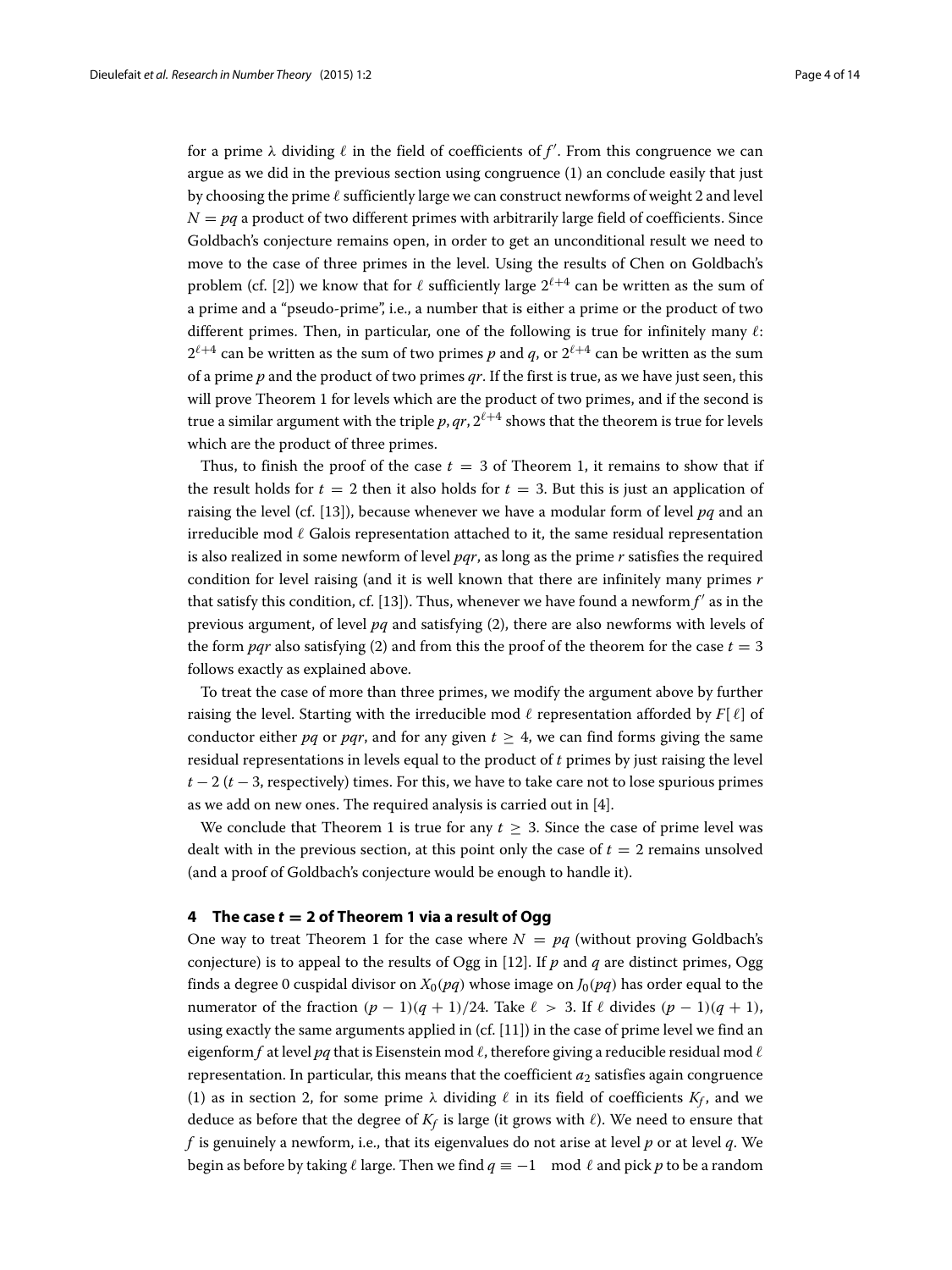prime that is not congruent to 1 mod  $\ell$ . Since the Eisenstein primes at prime level  $N$  are divisors of  $N-1$ , we see that  $\ell$  is not an Eisenstein prime at either level p or level q while it is an Eisenstein prime at level *pq*, thus the form *f* must be a newform of level *pq*. This completes the proof of the case  $t = 2$  of Theorem [1.](#page-0-0) Thus, putting together the results of the last three sections, we conclude that Theorem [1](#page-0-0) for any positive value of *t*.

#### <span id="page-4-0"></span>**5 The proof of Theorem [4](#page-1-1)**

To prove Theorem [4](#page-1-1) we follow a strategy similar to the one explained in section [3,](#page-2-1) except that now we will start from a diophantine equation such that the elliptic curve corresponding to any solution is a *Q*-curve defined over  $\mathbb{Q}(i)$ . For the Fermat-type equation  $x^4 + y^2 = z^p$  an attached *Q*-curve was proposed by Darmon in [\[3\]](#page-13-11) and in the work of Ellenberg [\[6\]](#page-13-12) it was shown using the modularity of this curve that the diophantine equation does not have non-trivial solutions for large *p*. We will consider instead the diophantine problem:

$$
x^4 + y^2 = 5^\ell p
$$

The result that we will prove in the next sections (see Theorem [5](#page-5-1) in section [6,](#page-5-2) specialized to the case  $c = 5^{\ell}$ , which is a generalization of the case  $\ell = 0$  solved by Friedlander-Iwaniec in [\[8\]](#page-13-5), implies that for any prime exponent  $\ell$  there exist infinitely many primes *p* such that there are integer solutions *A*, *B* to this equation. Thus, if  $\ell$  is a given prime and  $A$ ,  $B$ ,  $p$  satisfy

$$
A^4 + B^2 = 5^\ell p
$$

with *p* prime, we consider, as in the work of Darmon and Ellenberg, the elliptic curve *E*:

$$
y^2 = x^3 + 4Ax^2 + 2(A^2 + iB)x
$$

For simplicity, and since we have infinitely many primes *p* satisfying the equation, we assume  $p \neq \ell$ .

The following properties of this curve are known (cf. [\[6\]](#page-13-12)):

*E* is 2-isogenous to its Galois conjugate, in particular it is a *Q*-curve. If we call *W* its Weil restriction defined over  $\mathbb{Q}$ , it is a GL<sub>2</sub>-type abelian surface and thus it has a compatible family of 2-dimensional Galois representations of G<sub>0</sub> attached. These representations have coefficients in  $\mathbb{Q}\left( \sqrt{2} \right)$ . This abelian surface is semistable outside 2 and it is modular. Computing the conductor of *W* it follows that the modular form *f* attached to *W* has level  $2^{\alpha}5p$ , with  $\alpha = 5$  or 8. It has weight 2 and trivial nebentypus. This newform has coefficients in  $\mathbb{Q}(\sqrt{2})$  and it has an inner twist.

We now consider for the prime  $\ell$  we started with and  $\lambda+\ell$  in  $\mathbb{Q}\left(\sqrt{2}\right)$  the residual mod  $\lambda$  representation  $\bar{\rho}_{W,\lambda}$  attached to *W*. Assuming that  $\ell > 13$  it is known that this representation is irreducible (cf. [\[6\]](#page-13-12)). Since the discriminant of *E* is 512  $\left(A^{2}+iB\right)5^{\ell}p$  we can, as in [\[6\]](#page-13-12), apply the Frey trick at the semistable prime 5 (observe that 5 is unramified in  $\mathbb{Q}(i)/\mathbb{Q}$ : locally at 5 the valuation of the discriminant is divisible by  $\ell$  (on the other hand, this does not happen locally at the prime *p*). Thus, we conclude that  $\bar{\rho}_{W,\lambda}$  is unramified at 5: more precisely it has conductor  $2^{\alpha}p$  with  $\alpha \in \{5, 8\}$ . If we apply lowering the level (cf. [\[14\]](#page-13-4)) we see that there is a newform  $f'$  of level  $2^\alpha p$ , weight 2 and trivial nebentypus such that some of its corresponding residual Galois representations in characteristic  $\ell$  is  $\bar{\rho}_{W,\lambda}$ .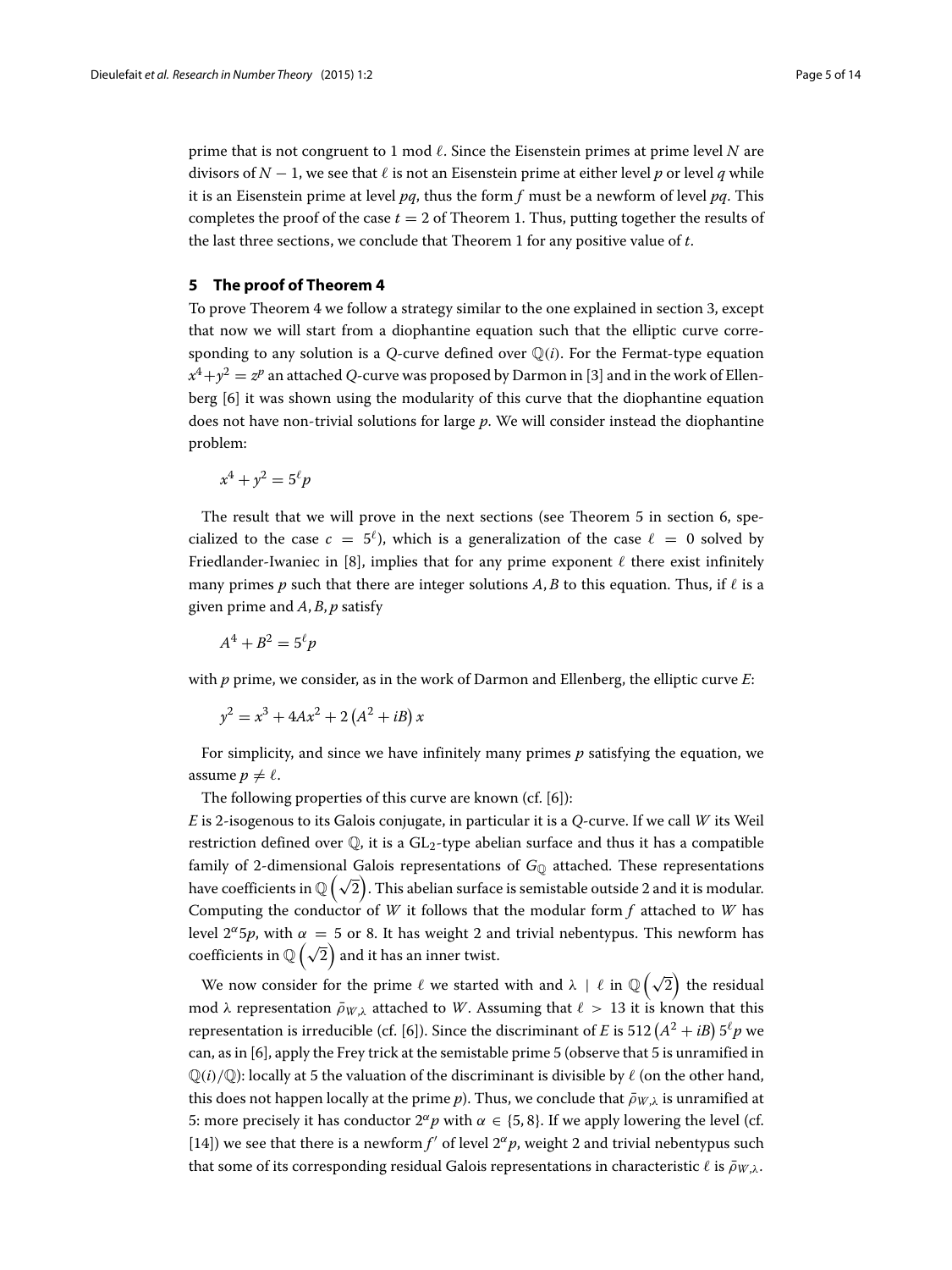Now we can conclude as in section [3:](#page-2-1) we focus on the coefficient  $a_5$  of  $f'$  and we want to use the fact that there is a mod  $\lambda$  congruence between  $f'$  and a newform  $f$  corresponding to an abelian variety which is semistable at 5 (namely, the abelian surface *W*). Then, the necessary condition for level-raising must be satisfied and this translates into the following congruence:

$$
a_5 \equiv \pm 6 \quad \mod \lambda
$$

From this congruence we see, as in sections [2](#page-2-0) and [3,](#page-2-1) that the minimal field of definition of  $a_5$ , and a fortiori the field of coefficients of  $f'$ , has a degree that grows with  $\ell.$  This solves the case of almost-square-free level  $2^{\alpha}p$  with  $\alpha = 5$  or 8, i.e., the case  $t = 1$ , of Theorem [4.](#page-1-1) The case of Theorem [4](#page-1-1) for levels of the form  $2^{\alpha}p_1 \cdot ... \cdot p_t$ , with  $t > 1$  fixed and the *pi* odd, different primes, can be deduced from this by *t* − 1 applications of raising the level as explained in section [3.](#page-2-1)

<span id="page-5-0"></span>**Remark 1.** The referee asks whether or not we can extend Theorem [4](#page-1-1) to cover other almost-square-free levels by choosing other Frey curves or *Q*-curves. This seems plausible, but will require extra work because of the following reason. On one hand, several Frey curves or *Q*-curves have been proposed in the literature to attack diophantine equations of Fermat type, and for all of them the resulting modular forms have almost-square-free level, for example the equations  $x^4 + 2y^2 = z^p$  and  $x^4 + 3y^2 = z^p$  are solved in [\[5\]](#page-13-13) using Frey *Q*-curves. On the other hand, the problem of prime values for the kind of binomials appearing on the left hand side of these equations is solved in the literature only for two cases, namely, the case we have considered and the case of irreducible cubic forms (cf. [\[9\]](#page-13-14) and [\[10\]](#page-13-15)). Consider for example  $x^3 + 2y^3$ . We can apply to it the standard trick of factorizing the form and construct a Frey elliptic curve, but this curve will be defined over  $\mathbb{Q}(\sqrt[3]{-2})$ . There is no reason for this curve to be a *Q*-curve, so probably there is no way to relate this equation to classical modular forms.

### <span id="page-5-2"></span>**6** Prime values of  $(x^4 + y^2)/c$

We now introduce some notation which will be used from now on. For any given prime  $p$ , and any integer  $d$  we denote  $v_p(d)$  the highest power of  $p$  dividing  $d$ . Moreover, we will write *d* as  $d = d_1 d_2^2 = d_1 d_3^2 d_4^4$ , where  $d_1, d_3$  are square-free. We will consider  $\Lambda(r)$  the usual Von Mangoldt function, extended as zero over non integer numbers.

Then, the main result of this section is the following theorem.

<span id="page-5-1"></span>**Theorem 5.** Let  $B > 0$  fixed. We have uniformly in  $c \leq (\log x)^B$ 

$$
\sum_{(a^2+b^4)/c\leq x} \Lambda\left((a^2+b^4)/c\right) = 4\pi^{-1}\kappa G(c)(cx)^{3/4} + o\left(x^{3/4}\right)
$$
 (2)

*where a*, *b run over positive integers, G is a multiplicative function, and*

<span id="page-5-3"></span>
$$
\kappa = \int_0^1 \left(1 - t^4\right)^{1/2} dt = \Gamma\left(\frac{1}{4}\right)^2 / 6\sqrt{2\pi}.
$$
 (3)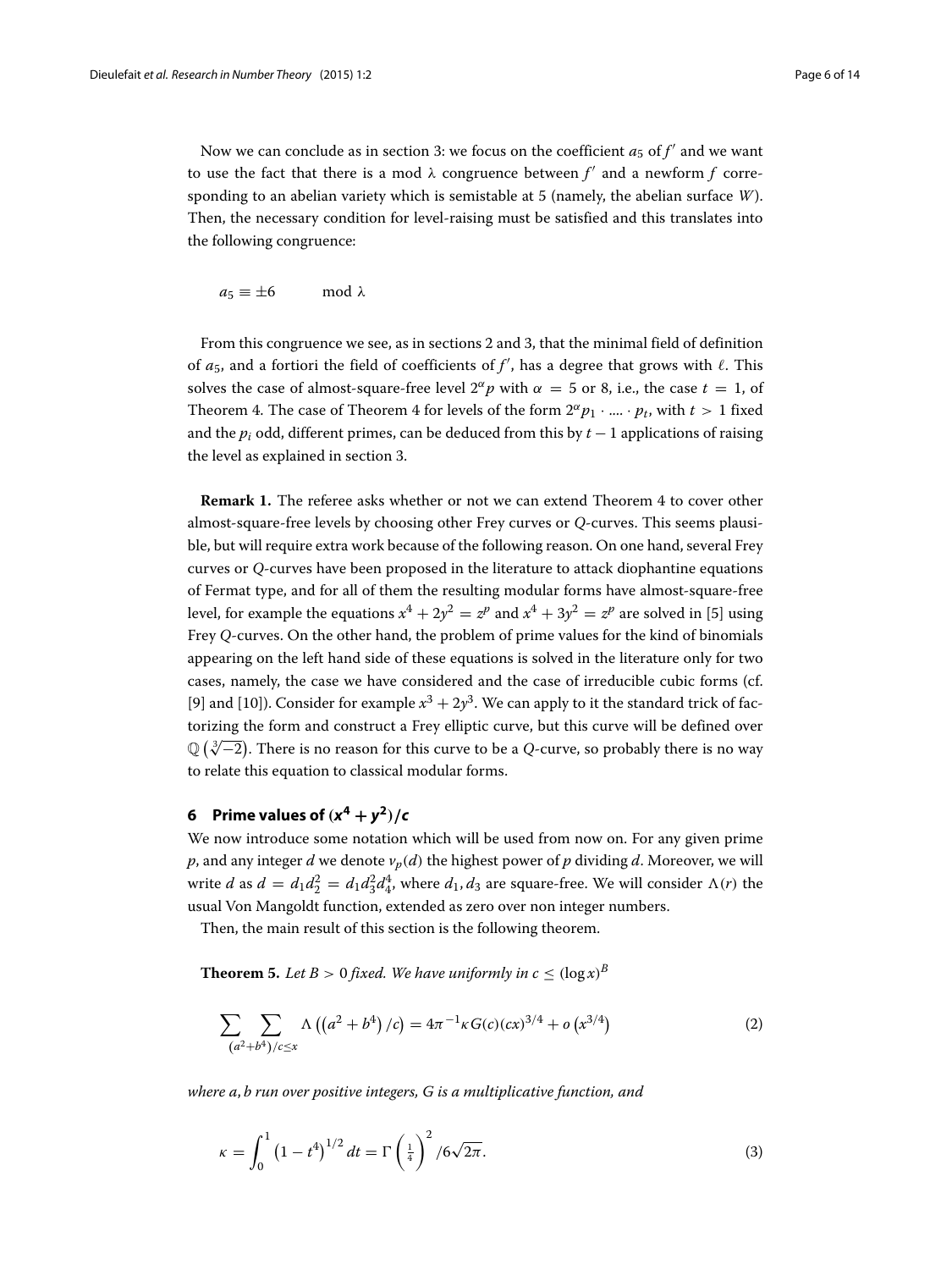**Remark 2.** It is important to emphasizes here that the constant  $G(c)$ , explicitly described in Lemma [8,](#page-9-0) can take the zero value, and it does precisely in those *c* which are non representable as the sum of two squares, or such that  $v_2(c) \equiv 3 \pmod{4}$ . For trivial reasons there is at most one prime in the sequence  $\left(a^2 + b^4\right)/c$  in these cases, since none of the elements is in fact coprime with *c* if *c* is non representable as the sum of two squares, and if  $v_2(c) \equiv 3 \pmod{4}$ , every integer of the sequence has to be even. Hence, the proof that follows restricts to those values of *c* such that this constant is non zero since, in any other case, the result is trivial.

The proof of Theorem [5](#page-5-1) relies in the verification of the hypothesis needed to apply the Asymptotic Sieve due to Friedlander and Iwaniec in [\[7\]](#page-13-16), but now for the sequence  $a(c)<sub>n</sub> = 0$  for any  $(n, c) > 1$ , and for *n* coprime to *c* given by

<span id="page-6-0"></span>
$$
a(c)_n = \sum_{(a^2+b^2)/c=n} \mathfrak{Z}(b),\tag{4}
$$

where *a*, *b* are integers non necessarily positive, and 3 is the function with value  $3(m^2)$  = 2, for any integer  $m \neq 0$ ,  $\mathfrak{Z}(0) = 1$ , and  $\mathfrak{Z}(b) = 0$  in any other case. From now on we will only consider integers *n* coprime to *c* and, then, we have  $a(c)_n = a_{cn}^{old}$  where  $a_n^{old}$  is the sequence related with Theorem 1 of [\[8\]](#page-13-5). We now include for reading convenience the hypotheses and main result of the Asymptotic Sieve. The following, with the exception of [\(13\)](#page-7-0), is basically a copy of Section 2 in [\[8\]](#page-13-5). We explain the difference between [\(13\)](#page-7-0) and (2.8) in [\[8\]](#page-13-5) at the end of this section.

Consider a sequence of real, nonnegative, numbers  $A = (a_n)_{n>1}$ , and x a positive number. We want to obtain an asymptotic formula for

$$
S(x) = \sum_{p \le x} a_p \log p,
$$

where the sum runs over prime numbers, in terms of  $\mathcal{A}(x) = \sum_{n \leq x} a_n$ . We suppose

<span id="page-6-1"></span>
$$
\mathcal{A}(x) \gg \mathcal{A}\left(\sqrt{x}\right) (\log x)^2, \tag{5}
$$

$$
\mathcal{A}(x) \gg x^{1/3} \left( \sum_{n \le x} a_n^2 \right)^{1/2}.
$$
 (6)

As usual in sieve theory, we will assume that for any integer *d* > 1

$$
\mathcal{A}_d(x) = \sum_{\substack{n \leq x \\ d|n}} a_n = g(d)\mathcal{A}(x) + r_d(x),
$$

where *g* is a multiplicative function, and  $r_d(x)$  is regarded as an error term. For the function *g* we assume the following hypotheses

<span id="page-6-2"></span>
$$
0 \le g(p^2) \le g(p) < 1,\tag{7}
$$

$$
g(p) \ll p^{-1},\tag{8}
$$

$$
g(p^2) \ll p^{-2}, \quad \text{and} \tag{9}
$$

$$
\sum_{p \le y} g(p) = \log \log y + e + O\left(\left(\log y\right)^{-10}\right),\tag{10}
$$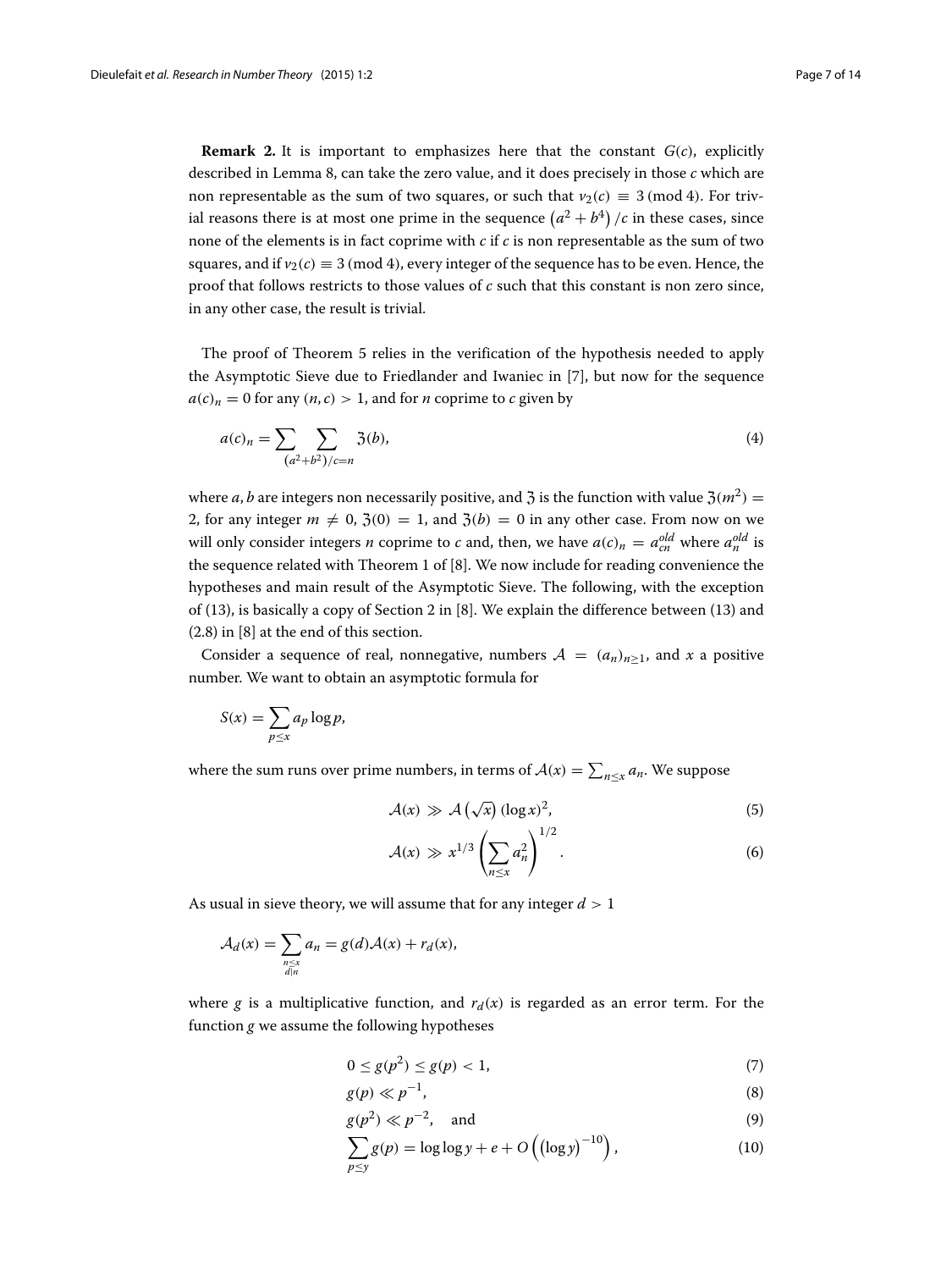for every *y* and some *e* depending only on *g*. For the error term we will assume

<span id="page-7-1"></span>
$$
\sum_{d \leq DL^2}^{3} |r_d(t)| \leq A(x)L^{-2},\tag{11}
$$

uniformly in  $t \leq x$ , for some *D* in the range

$$
x^{2/3} < D < x. \tag{12}
$$

The superscript 3 in [\(11\)](#page-7-1) restrict the sum to cube free moduli and  $L = (\log x)^{2^2}$ . We also require

<span id="page-7-2"></span><span id="page-7-0"></span>
$$
\mathcal{A}_d(x) \ll d^{-1} \tau(d)^8 \mathcal{A}(x) \log x \text{ uniformly in } d \leq x^{1/3},\tag{13}
$$

and finally an estimate in bilinear forms like

$$
\sum_{m} |\sum_{\substack{N\n(14)
$$

where the coefficients are given by

<span id="page-7-4"></span>
$$
\beta(n) = \beta(n, K) = \sum_{k|n, k \le K} \mu(k),\tag{15}
$$

for any  $K$  in the range

$$
1 \leq K \leq xD^{-1},\tag{16}
$$

*N* verifying

$$
\Delta^{-1}\sqrt{D} < N < \delta^{-1}\sqrt{x} \tag{17}
$$

for some  $\Delta > \delta > 2$ , and  $\Pi$  is the product of all primes  $p < P$  for some P which can be chosen conveniently in the range

$$
2 \le P \le \Delta^{1/2^{35} \log \log x}.\tag{18}
$$

In this conditions we have

<span id="page-7-3"></span>**Proposition 6.** *Let* A *be a sequence verifying the above hypotheses. Then,*

$$
S(x) = H\mathcal{A}(x) \left\{ 1 + O\left(\frac{\log \delta}{\log \Delta}\right) \right\} \tag{19}
$$

*where H is the positive constant given by the convergent product*

<span id="page-7-5"></span>
$$
H = \prod_{p} (1 - g(p)) \left( 1 - \frac{1}{p} \right)^{-1},
$$
\n(20)

*and the implied constant depends only on the function g.*

Normally  $\delta$  is a large power of log *x* and  $\Delta$  a small power of *x*.

**Remark 3.** It is important to note that [\(13\)](#page-7-0) is not the original assumption (1.6) in [\[7\]](#page-13-16), but a slightly weaker. However, as the authors mention in that paper, (1.6) is only required to reduce the hypotheses

$$
\sum_{m} \tau_5(m)| \sum_{\substack{N < n \le 2N \\ m \le x \\ (n,m \Pi) = 1}} \beta(n)\mu(mn)a_{mn}| \le \mathcal{A}(x)(\log x)^{-3},\tag{21}
$$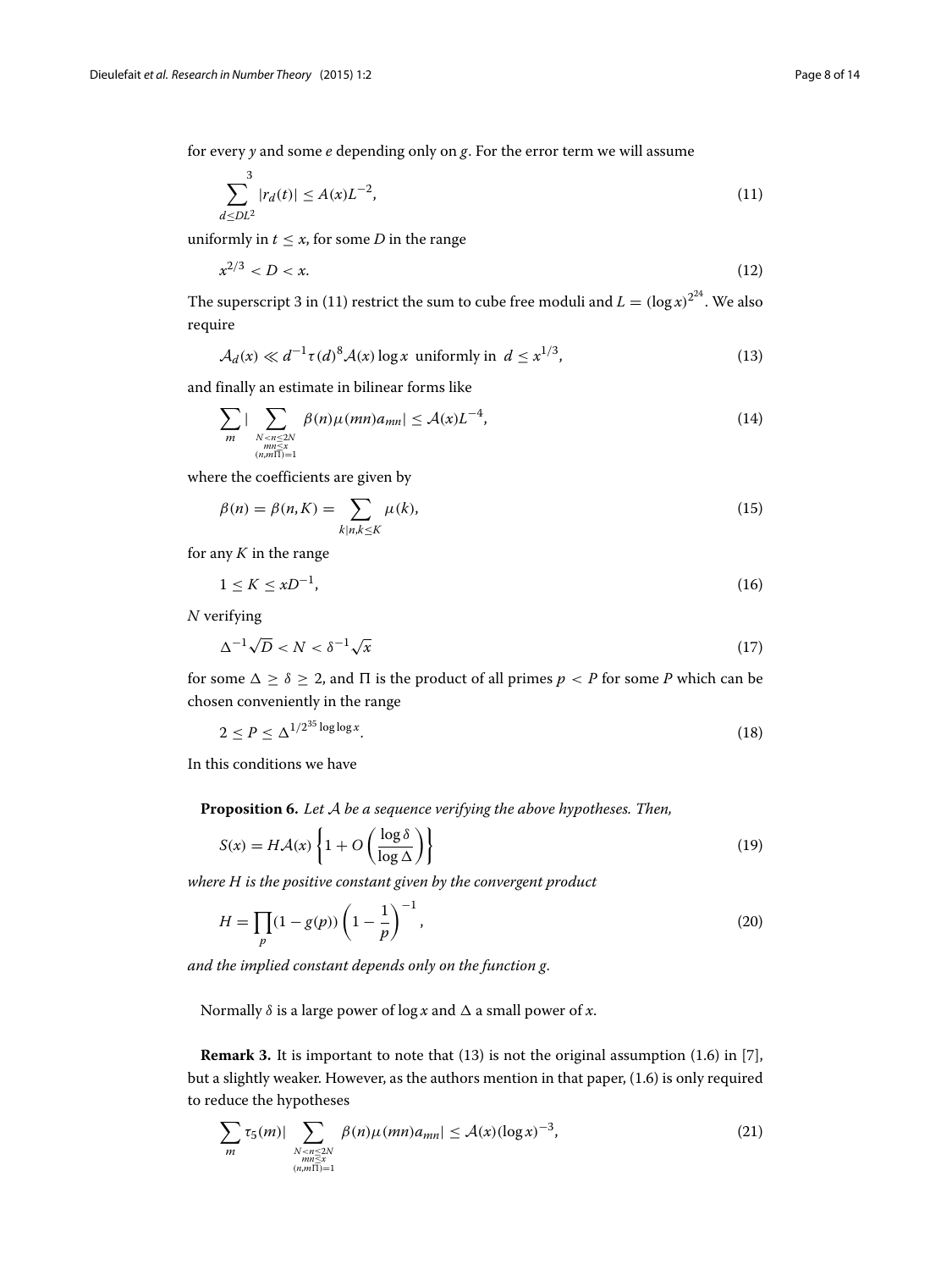and

$$
\sum_{d \le D} \mu^2(d)\tau_5(d)|r_d(t)| \le A(x)(\log x)^{-3},\tag{22}
$$

to [\(11\)](#page-7-1) and [\(14\)](#page-7-2). We just have to follow the reasoning in Section 2, p. 1047 of [\[7\]](#page-13-16) to see that this reduction is also possible with our hypothesis [\(13\)](#page-7-0).

#### **7 Proof of Theorem [5](#page-5-1)**

To prove Theorem [5](#page-5-1) we will use Proposition [6](#page-7-3) for the sequence given in [\(4\)](#page-6-0). Hence, we have to check that the sequence verifies hypotheses [\(5\)](#page-6-1) through [\(14\)](#page-7-2). Given an integer *d* ≥ 1, we denote  $A_d(x; c) = \sum_{n \le x, n \equiv 0 \pmod{d}} a(c)_n$ . The first thing that needs to be done is to find a good approximation of  $A_d(x; c)$  in terms of a multiplicative function. Now,  $A_d(x; c) = 0$  for  $(d, c) > 1$  and for  $(d, c) = 1$  we have

<span id="page-8-0"></span>
$$
\mathcal{A}_d(x;c) = \sum_{k|c} \mu(k) \mathcal{A}_{ckd}^{old}(cx),\tag{23}
$$

and we know by [\[8\]](#page-13-5) that

 $\mathcal{A}_d^{old}(x) = g(d)\mathcal{A}^{old}(x) + r_d^{old}(x),$ 

where the functions *g*, *rold* satisfy conditions [\(5\)](#page-6-1) through [\(14\)](#page-7-2). Note that for any integer *d* the definition of  $\mathcal{A}^{old}_{d}(x)$  is implicit in [\(23\)](#page-8-0) for  $c = 1$ , and observe that *g*,  $r^{old}$  are precisely the functions *g*, *r* appearing in [\[8\]](#page-13-5). Hence, to approximate  $A_d(x; c)$  we are tempted to use the approximation of  $\mathcal{A}^{old}(x)$  given in Lemma 3.4 of [\[8\]](#page-13-5). However, this lemma only works for cube-free integers *d* which do not cover completely our case, since *c* will be any number  $c < (\log x)^B$ . Because of this, an extra technical difficulty appears. Indeed, any cube-free integer can be factorized as  $d = d_1 d_2^2$  with  $d_1, d_2$  square-free and coprime, conditions that are highly convenient when dealing with multiplicative functions. When the integers are not cube-free as it is our case, we need to control the contribution that comes from common divisors (c.f. Lemma 8), and we have to keep track of it throughout the argument.

Hence, our next objective is to generalize Lemma 3.4 of [\[8\]](#page-13-5) to any integer *d*. As in [\[8\]](#page-13-5), we start approximating  $A_d(x; c)$  by

$$
M_d(x; c) = \sum_{k|c} \mu(k) \frac{1}{ckd} \sum_{0 < (a^2 + b^2) \leq cx} \mathfrak{Z}(b) \rho(b; ckd),
$$

for any *d* coprime to *c*, where  $\rho(b, d)$  denotes the number of solutions  $\alpha \pmod{d}$  to the congruence  $\alpha^2 + b^2 \equiv 0 \pmod{d}$ , and  $M_d(x; c) = 0$  otherwise. The following is a trivial consequence of Lemma 3.1 of [\[8\]](#page-13-5).

<span id="page-8-1"></span>**Lemma** 7. Let  $B > 0$ . For any  $c < (\log x)^B$  we have

$$
\sum_{d \le D} |\mathcal{A}_d(x; c) - M_d(x; c)| \ll D^{1/4} x^{9/16 + \varepsilon}
$$

*for any*  $D > 1$  *and*  $\varepsilon > 0$  *and the implied constant depending only on*  $\varepsilon$ *.* 

Now, we need to find out the main term of  $M_d(x; c)$ , as we mentioned, by generalizing Lemma 3.4 of [\[8\]](#page-13-5).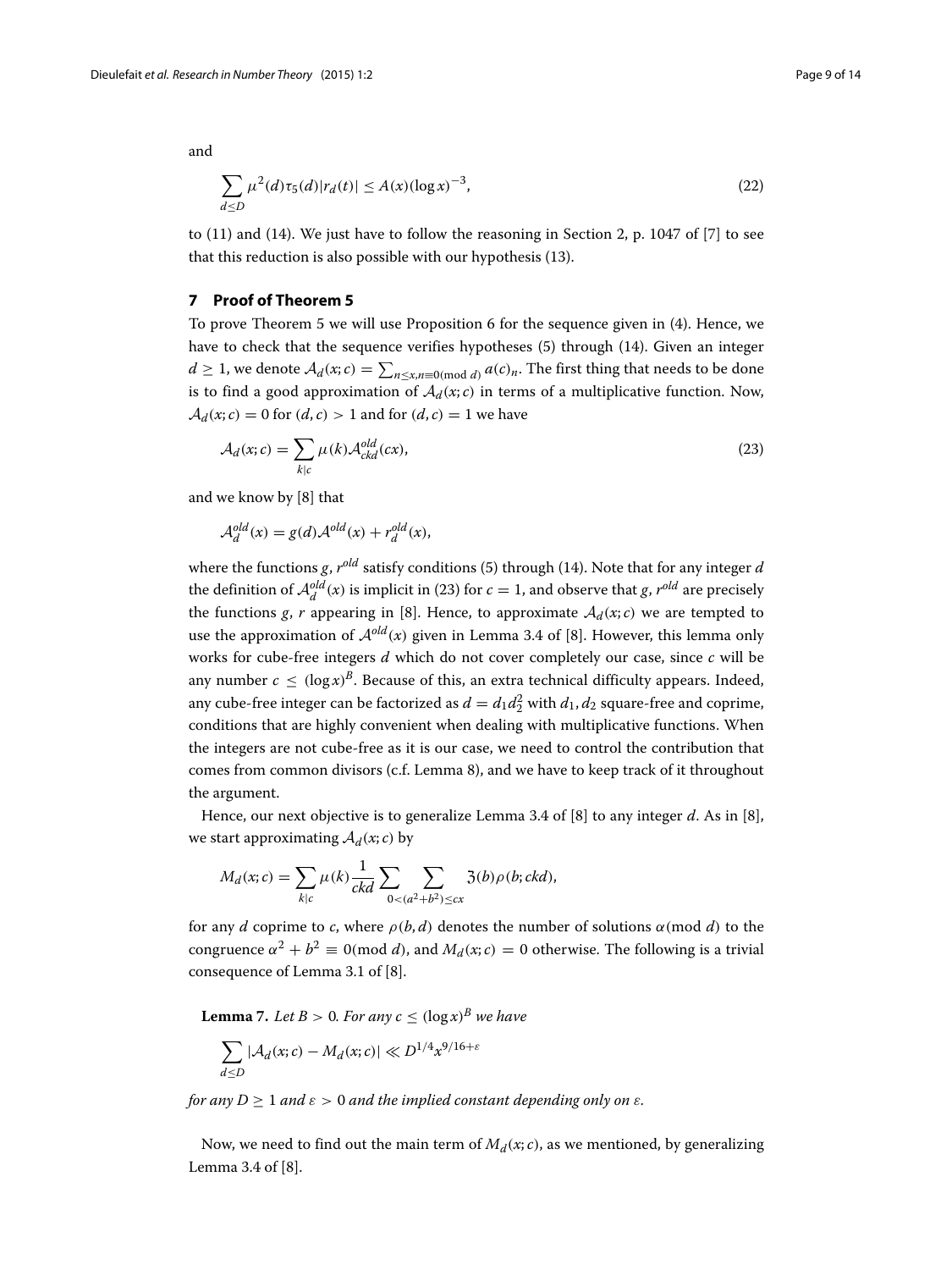<span id="page-9-0"></span>**Lemma 8.** *Let*  $B > 0$ *. We have uniformly for any*  $c \leq (\log x)^B$ 

$$
M_d(x; c) = g_c(d) \left( 4\kappa c^{3/4} G(c) \right) x^{3/4} + O\left( h(d) H(c) x^{1/2} \right),
$$

*where*  $\kappa$  *is given in* [\(3\)](#page-5-3),  $g_c(d) = 0$  *for any* (*c*, *d*) > 1, and  $g_c(d) = g(d)$  otherwise where g *and h are the multiplicative functions given by*

<span id="page-9-1"></span>
$$
g(d) = \frac{1}{d} \sum_{\substack{\nu_4 \mid d_4}} \nu_4^2 \sum_{\substack{\nu_3 \mid d_3 \\ (\nu_3, \frac{d_4}{\nu_4}) = 1}} \nu_3(\nu_3, d_1^*) \sum_{\substack{\frac{d_1^*}{(\nu_3, d_1^*)}}{\nu_1 \mid \frac{d_1^*}{(\nu_3, d_1^*)}}} \rho\left(\delta(\nu_1, \nu_3, \nu_4)^2\right) \frac{\varphi\left(\delta(\nu_1, \nu_3, \nu_4)\right)}{d_1^* d_3 d_4},
$$
\n
$$
\left(\nu_1, \frac{d_3^* d_4}{\nu_3 \nu_4}\right) = 1
$$
\n
$$
(24)
$$

*and*

<span id="page-9-2"></span>
$$
h(d) = \frac{1}{d} \sum_{\substack{\nu_4 | d_4}} \nu_4^2 \sum_{\substack{\nu_3 | d_3 \\ (\nu_3, \frac{d_4}{\nu_4}) = 1}} \nu_3 \sum_{\substack{\frac{d_1^*}{(\nu_3, d_1^*)} \\ (\nu_1, \frac{d_3 d_4}{\nu_3 \nu_4}) = 1}} \rho\left(\delta(\nu_1, \nu_3, \nu_4)^2\right) \tau(\delta(\nu_1, \nu_3, \nu_4))).
$$
 (25)

*Here*  $d_1^* = d_1/(d_1, 2)$  *and*  $\delta(\nu_1, \nu_3, \nu_4) = \frac{d_1^* d_3 d_4}{(d_1^*, \nu_3)\nu_1}$  $\frac{a_1 a_3 a_4}{(d_1^*, v_3) v_1 v_3 v_4}$ *. Finally G*(*c*) =  $\sum_{k|c} \mu(k)g(ck)$  and  $H(c) = c^{1/2} \sum_{k|c} h(ck)$ .

*Proof.* We restrict only to integers *d* coprime to *c* since the result is trivial otherwise. Given  $d = d_1 d_2^2 = d_1 d_3^2 d_4^4$ , with  $d_1, d_3$  square-free, and an integer *b*, let us call  $b_2 =$  $(b, d_2)$ ,  $b_1 = (b/b_2, d_1^*)$ . Then, it is fairly straightforward to prove that

 $\rho(b; d) = b_2 \rho \left( \frac{d_1^* d_2}{b_1 b_2} \right)^2$ 

where  $\rho$  is the multiplicative function given by

$$
\rho(p^{\alpha}) = 1 + \chi_4(p),
$$

whit  $\chi_4$  the character of conductor 4, except  $\rho(d) = 0$  if  $4|d$ . Now, by definition, we have

<span id="page-9-3"></span>
$$
M_d(x; c) = \sum_{k|c} \mu(k) M_{ckd}^{old}(cx)
$$
\n(26)

where

$$
M_d^{old}(x) = \frac{1}{d} \sum_{0 < (a^2 + b^2) \le x} \mathfrak{Z}(b) \rho(b; d) = \frac{2}{d} \sum_{|r| \le x^{1/4}} \rho(r^2, d) \left\{ (x - r^4)^{1/2} + O(1) \right\}
$$
\n
$$
= T_d + E_d,
$$

 $T_d$  being the main term of  $M_d^{old}(x)$ , and

$$
E_d \ll \frac{1}{d} \sum_{|r| \le x^{1/4}} \rho(r^2, d) \ll x^{1/4}.
$$

Now suppose  $(r, d_4) = v_4$ . Then  $(r^2, d_3d_4^2) = v_4^2(r/v_4, d_3)$ , and splitting the sum over the divisors of  $d_4$  we get, after some calculations,

$$
T_d(x) = \frac{2}{d} \sum_{\substack{\nu_4 \mid d_4}} \nu_4^4 \sum_{\substack{|r| \leq z^{1/4} \\ (r, \frac{d_4}{\nu_4}) = 1}} (r, d_3) \rho \left( \left( \frac{d_1^*}{(r, d_1^*)} \frac{d_3}{(r, d_3)} \frac{d_4}{\nu_4} \right)^2 \right) (z - r^4)^{1/2},
$$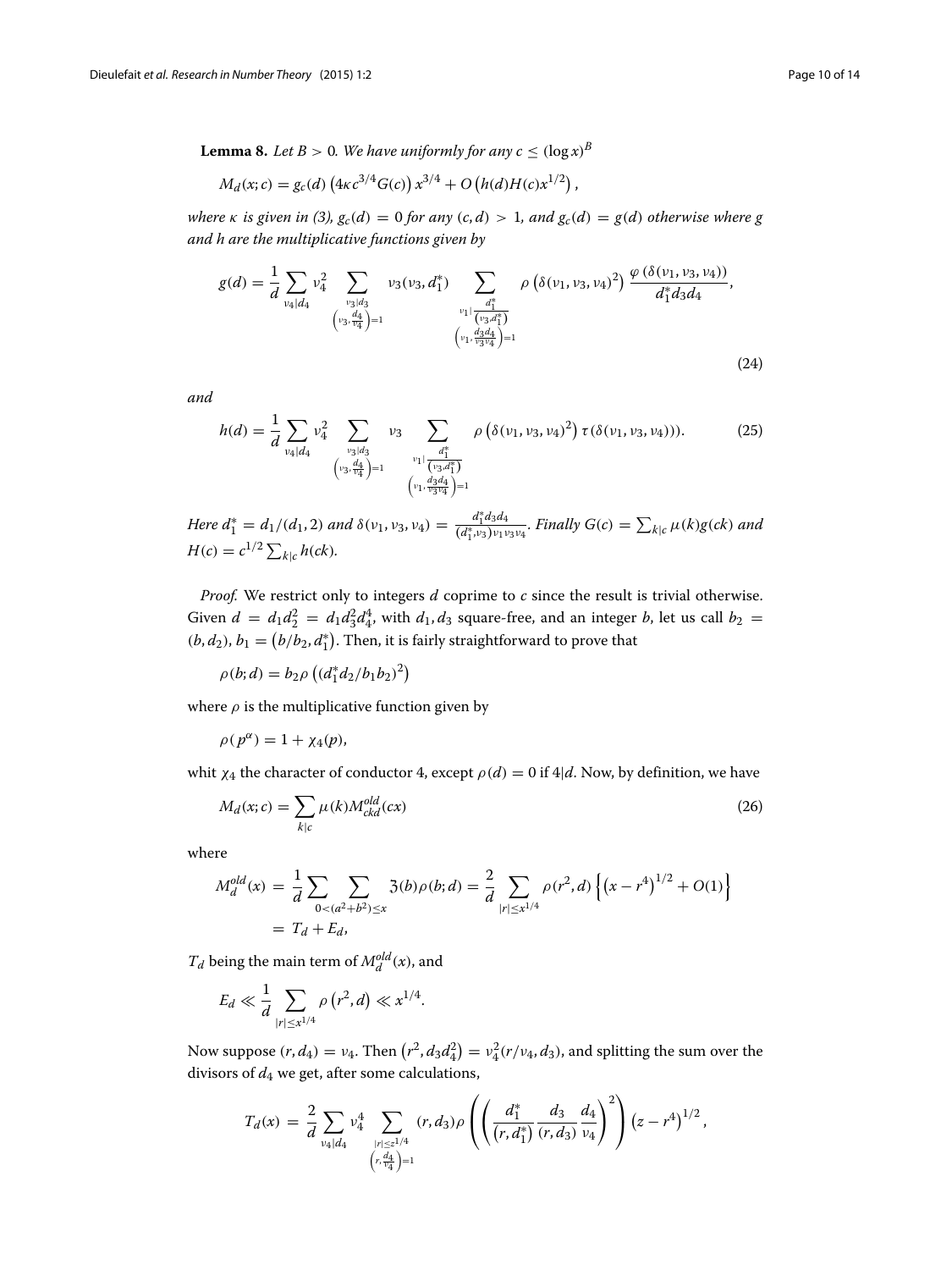where  $z = z(v_4) = x/v_4^4$ . Similarly, splitting the inner sum over the divisors of  $d_3$  and  $d_1^*$ , it is easy to get

$$
T_d(x) = \frac{2}{d} \sum_{\substack{\nu_4 | d_4}} \nu_4^4 \sum_{\substack{\nu_3 | d_3 \\ (\nu_3, \frac{d_4}{\nu_4}) = 1}} \nu_3^3 \sum_{\substack{\frac{d_1^*}{(\nu_3, d_1^*)}} \nu_1^2 \rho(\delta(\nu_1, \nu_3, \nu_4)^2)} \sum_{\substack{|\nu| \leq u^{1/4} \\ (\nu, \delta(\nu_1, \nu_3, \nu_4) = 1}} (u - r^4)^{1/2},
$$

where  $\delta(v_1, v_3, v_4) = \frac{d_1^* d_3 d_4}{(v_3, d_1^*)v_1}$  $\frac{a_1^2 a_3 a_4}{(v_3 a_1^*) v_1 v_3 v_4}$ , and  $u = u(v_1, v_3, v_4) = z/(v_3 v_1)^4$ . Estimating the inner sum, (also done in Lemma 3.4 of [\[8\]](#page-13-5)), we get

$$
T_d(x) = \frac{2}{d} \sum_{\substack{\nu_4 \mid d_4}} \nu_4^4 \sum_{\substack{\nu_3 \mid d_3 \\ (\nu_3 \cdot \frac{d_4}{\nu_4}) = 1}} \nu_3^3 \sum_{\substack{\nu_1 \mid \frac{d_1^*}{(\nu_3 \cdot d_1^*)} \\ (\nu_1 \cdot \frac{d_3 d_4}{\nu_3 \cdot \nu_4}) = 1}} \nu_1^2 \rho \left( \delta(\nu_1, \nu_3, \nu_4)^2 \right) \left\{ \frac{\varphi(\delta(\nu_1, \nu_3, \nu_4))}{\delta(\nu_1, \nu_3, \nu_4)} 2 \kappa u^{3/4} + \frac{\varphi(\delta(\nu_1, \nu_3, \nu_4))}{\varphi(\nu_1, \nu_3, \nu_4)} 2 \kappa u^{3/4} + \frac{\varphi(\delta(\nu_1, \nu_3, \nu_4))}{\varphi(\nu_1, \nu_3, \nu_4)} 2 \kappa u^{3/4} + \frac{\varphi(\delta(\nu_1, \nu_3, \nu_4))}{\varphi(\nu_1, \nu_3, \nu_4)} 2 \kappa u^{3/4} + \frac{\varphi(\delta(\nu_1, \nu_3, \nu_4))}{\varphi(\nu_1, \nu_3, \nu_4)} 2 \kappa u^{3/4} + \frac{\varphi(\delta(\nu_1, \nu_3, \nu_4))}{\varphi(\nu_1, \nu_3, \nu_4)} 2 \kappa u^{3/4} + \frac{\varphi(\delta(\nu_1, \nu_3, \nu_4))}{\varphi(\nu_1, \nu_3, \nu_4)} 2 \kappa u^{3/4} + \frac{\varphi(\delta(\nu_1, \nu_3, \nu_4))}{\varphi(\nu_1, \nu_3, \nu_4)} 2 \kappa u^{3/4} + \frac{\varphi(\delta(\nu_1, \nu_3, \nu_4))}{\varphi(\nu_1, \nu_3, \nu_4)} 2 \kappa u^{3/4} + \frac{\varphi(\delta(\nu_1, \nu_3, \nu_4))}{\varphi(\nu_1, \nu_3, \nu_4)} 2 \kappa u^{3/4} + \frac{\varphi(\delta(\nu_1, \nu_3, \nu_4))}{\varphi(\nu_1, \nu_3, \nu_4)} 2 \kappa u^{3/4
$$

Substituting the value of *u* in the previous formula we get, for any integer  $d \geq 1$  not necessarily coprime with *c*,

$$
M_d^{old}(x) = g(d)4\kappa x^{3/4} + O\left(h(d)x^{1/2}\right),
$$

where *g* and *h* are the multiplicative functions given by [\(24\)](#page-9-1) and [\(25\)](#page-9-2) respectively. We just have to plug this into [\(26\)](#page-9-3) to get the result with  $g_c = g$  if  $(d, c) = 1$ , and 0 otherwise. Note that

$$
G(c) = \sum_{k|c} \mu(k)g(ck) = \prod_{p|c} \left( g\left(p^{\nu_p(c)}\right) - g\left(p^{\nu_p(c)+1}\right) \right),
$$

defines a multiplicative function. Also, observe that the multiplicativity of both *g* and *h* is a direct consequence of the definition in each case. It is straightforward to see that the value at prime powers is given by  $g(2^{4\alpha+r}) = 1/2^{3\alpha+r}$ , and for  $p$  odd,

<span id="page-10-0"></span>
$$
g(p^{4\alpha+r}) = \frac{1}{p^{4\alpha+r}}(1+\chi_4(p))\left(1-\frac{1}{p}\right)\frac{p^{\alpha}-1}{p-1} + \frac{1}{p^{3\alpha+r}}g_r(p) \tag{27}
$$

where

<span id="page-10-1"></span>
$$
g_r(p) = \begin{cases} 1 & \text{if } r = 0\\ 1 + \chi_4(p) \left(1 - \frac{1}{p}\right) & \text{if } r = 1\\ 1 + (1 + \chi_4(p)) \left(1 - \frac{1}{p}\right) & \text{if } r = 2, 3. \end{cases}
$$
(28)

For *h* we will only need its value for cube-free integers which comes from the following

$$
h(p)p = 1 + 2\rho(p), \qquad h(p^2)p^2 = p + 2\rho(p), \tag{29}
$$

already gotten in Lemma 3.4 of [\[8\]](#page-13-5).

We are now in position to verify hypotheses [\(5\)](#page-6-1) through [\(14\)](#page-7-2) for the approximation

<span id="page-10-2"></span>
$$
\mathcal{A}_d(x;c) = g_c(d)\mathcal{A}(x;c) + r_d(x).
$$

First of all we note that, by Lemmas [7](#page-8-1) and [8,](#page-9-0) we have

$$
\mathcal{A}_d(x;c) = g(d)4\kappa G(c)(cx)^{3/4} + O\left(d^{1/4}x^{9/16+\epsilon}\right) + O\left(H(c)h(d)x^{1/2}\right),\tag{30}
$$

meanwhile, trivially, we have  $a_c(n) \ll \tau(n)$ . From here, [\(5\)](#page-6-1) and [\(6\)](#page-6-1) follow immediately by noting that  $H(c) \ll c^{\varepsilon} \ll \log x$ , which is an easy consequence of the definition of *h*. Also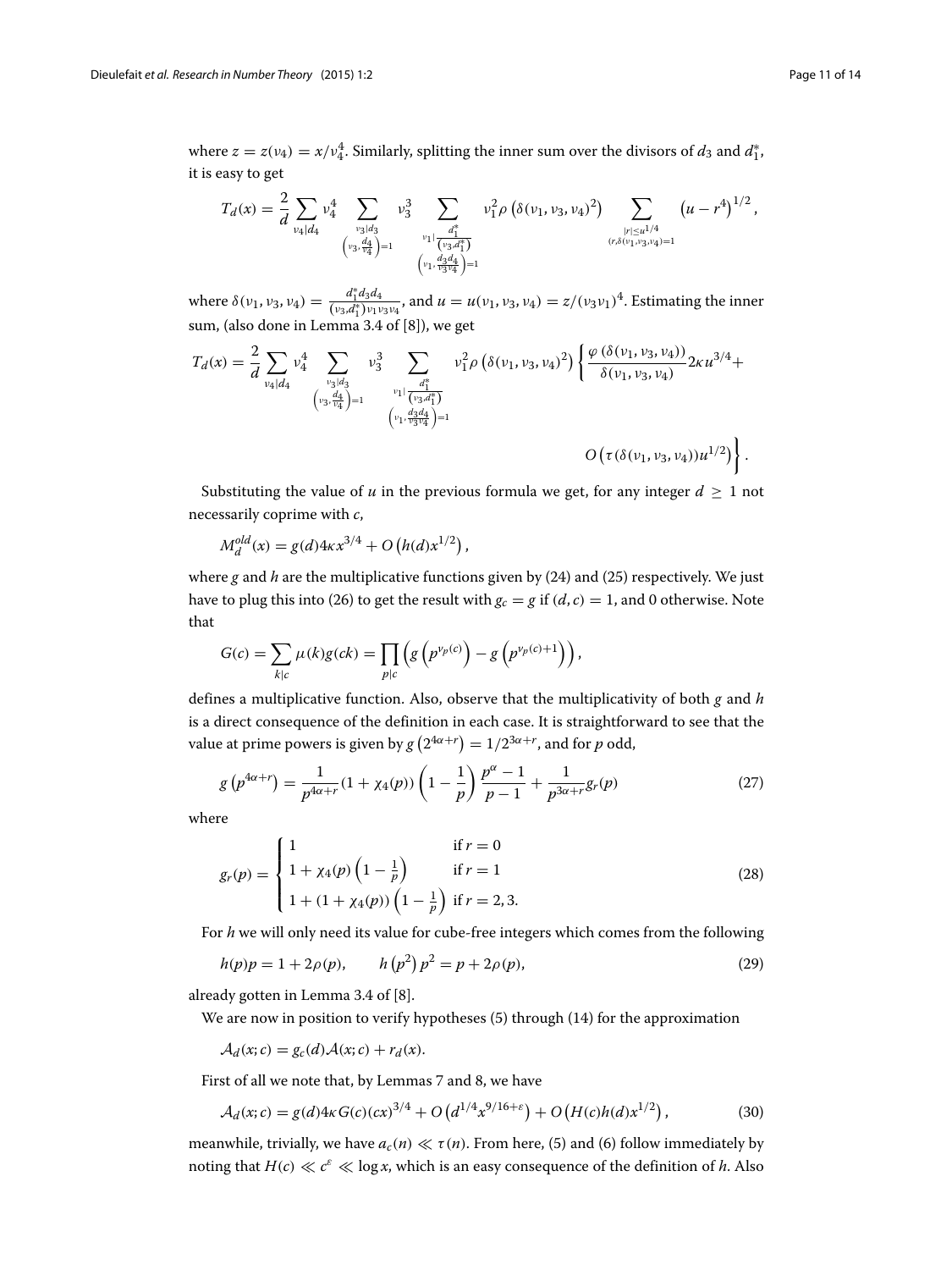[\(7\)](#page-6-2),[\(8\)](#page-6-2),[\(9\)](#page-6-2) and [\(10\)](#page-6-2) are easy consequences of [\(27\)](#page-10-0), [\(28\)](#page-10-1) and the Prime Number Theorem in the arithmetic progression modulo 4. Note also that these conditions were already verified in [\[8\]](#page-13-5) since, for cube-free integers,  $g(d)$  is the same function as the one appearing in that reference. In order to get [\(11\)](#page-7-1) we note that, by [\(30\)](#page-10-2) used for any given *d* and for  $d = 1$ , we have

$$
r_d(x) = O(g(d)d^{1/4}x^{9/16+\epsilon}) + O(H(c)h(d)x^{1/2}).
$$

Moreover

$$
\sum_{d \le x}^{3} h(d) \ll \prod_{p \le x} (1 + h(p)) (1 + h(p)^2) \ll (\log x)^6,
$$

and

$$
\sum_{d \le x}^{3} g(d) \ll \prod_{p \le x} (1 + g(p)) (1 + g(p)^{2}) \ll (\log x)^{2},
$$

which gives

$$
\sum_{d\leq D}^{3}|r_d(t)|\ll D^{1/4}x^{9/16+\varepsilon},
$$

and, in particular, implies [\(11\)](#page-7-1). For the remainder conditions, [\(13\)](#page-7-0) and [\(14\)](#page-7-2), we want to use the analogous results obtained in [\[8\]](#page-13-5) for the sequence  $a_n^{old}$ . It is then mandatory to obtain the relation between the size of  $\mathcal{A}_d(x; c)$  and  $\mathcal{A}_d^{old}(x)$ . Now, (3.18) of [\[8\]](#page-13-5) is, with our notation

<span id="page-11-0"></span>
$$
A^{old}(x) = 4\kappa x^{3/4} + O(x^{1/2}).
$$
\n(31)

 $\Box$ 

Hence, in view of [\(30\)](#page-10-2), with  $d = 1$ , to compare  $A^{old}(x)$  with  $A(x; c)$  we need to control *G*(*c*), and *G*(*c*)<sup>−1</sup> for any *c* <  $(\log x)^B$ . This is the content of the next lemma.

<span id="page-11-1"></span>**Lemma 9.** *Let c be an integer. If c is not representable as the sum of two squares, or*  $v_2(c) \equiv 3(mod 4)$ *, then*  $G(c) = 0$ *. Otherwise we have* 

$$
\frac{1}{c} \le G(c) \le \frac{1}{c^{3/4}}.
$$

**Remark 4.** The lemma is intended to show bounds which are enough for our purpose and by no means need to be optimal.

*Proof.* By making an easy case by case analysis in [\(27\)](#page-10-0) and [\(28\)](#page-10-1) depending on *r*, we see that whenever  $p^{\alpha}$  is representable as a sum of two squares, we have

$$
G(p^{\alpha}) \geq \frac{1}{p^{\alpha}},
$$

which in particular implies the lower bound. The upper bound is a direct consequence of [\(31\)](#page-11-0) and [\(30\)](#page-10-2) since, by definition,  $A(x; c) \leq A(x; 1) = A^{old}(x)$ .

We now deal with [\(13\)](#page-7-0), for  $(d, c) = 1$ . It is clear that in this case  $\mathcal{A}_d(x; c) \leq \mathcal{A}_{cd}^{old}(cx)$  and it is trivial to get

$$
\mathcal{A}_d^{old}(x) \ll \frac{1}{d}\tau(d)\mathcal{A}^{old}(x),
$$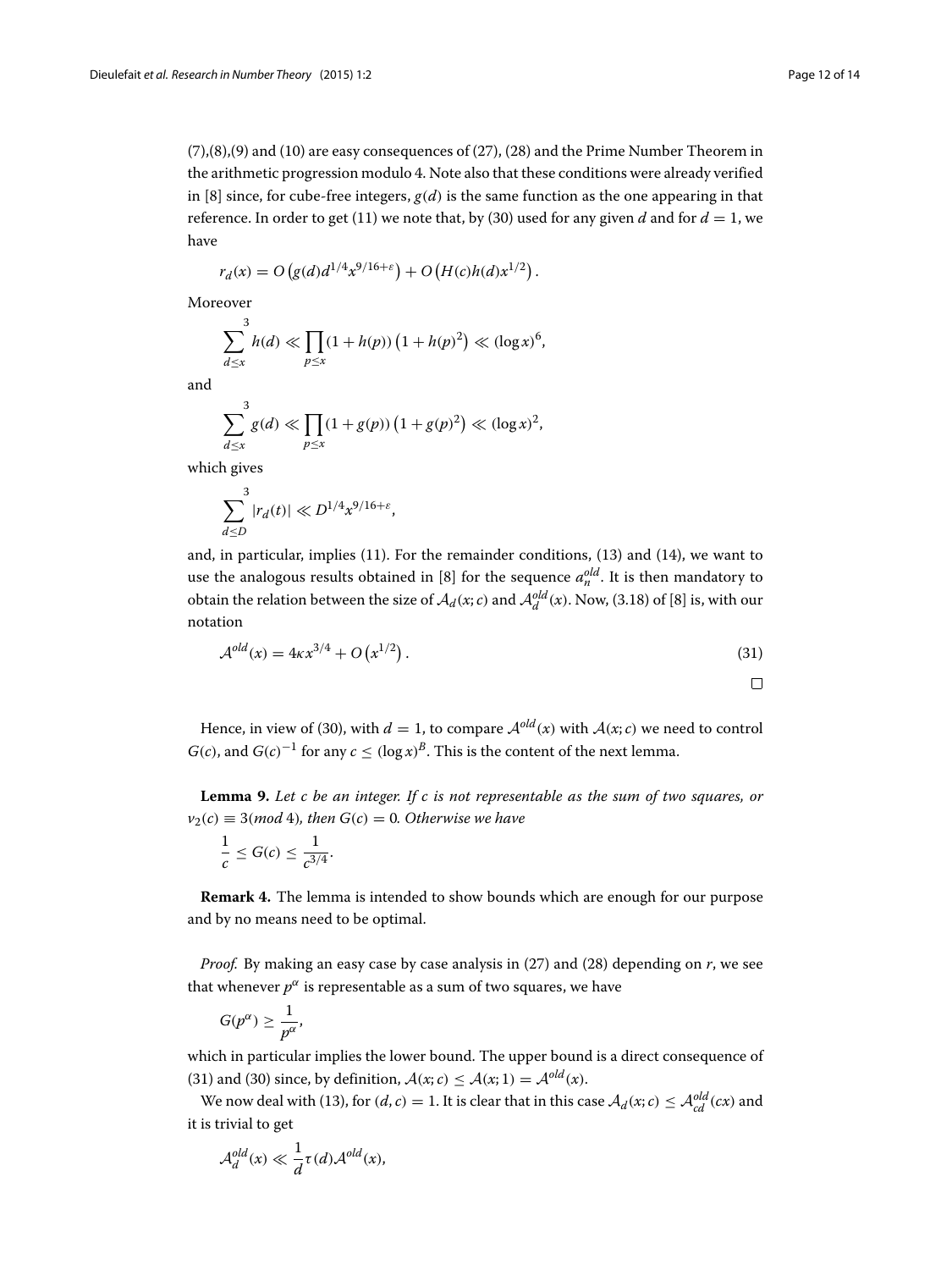uniformly in  $d \leq x^{1/2-\epsilon}$ . Hence, we have

$$
\mathcal{A}_d(x;c)\ll \frac{1}{cd}\tau(cd)\mathcal{A}^{old}(cx)\leq \frac{1}{d}\tau(d)\tau(c)\mathcal{A}(x;c)\ll \frac{1}{d}\tau(d)\mathcal{A}(x;c)\log x,
$$

where we have used the lower bound in Lemma [9,](#page-11-1) together with [\(30\)](#page-10-2) with  $d = 1$ , [\(31\)](#page-11-0) and the bound  $c < (\log x)^B$ . Hence, we are left with the bilinear condition [\(14\)](#page-7-2). We will get this bound from the similar one achieved in Proposition 4.1 of [\[8\]](#page-13-5).  $\Box$ 

<span id="page-12-1"></span>**Proposition 10.** *Let*  $n > 0$ ,  $A > 0$  *and*  $B > 0$ . *Then for any*  $c \leq (\log x)^B$  *we have* 

<span id="page-12-0"></span>
$$
\sum_{m} \left| \sum_{\substack{N < n \le 2N \\ m \le x \\ (n,m \Pi) = 1}} \mu(mn) \beta(n) a(c)_{mn} \right| \le \mathcal{A}(x;c) L^{4-A},\tag{32}
$$

*for every N with*

$$
x^{1/4+\eta} < N < x^{1/2} (\log x)^{-U},\tag{33}
$$

*where the coefficients*  $\beta(n)$  *are given by [\(15\)](#page-7-4) for any*  $1 \le C \le N^{1-\eta}$ *,* 

 $(\log \log x)^2 \le \log P \le (\log x)(\log \log x)^{-2}$ .

where  $\Pi = \prod_{p < P} p.$  Here U and the implied constant in [\(32\)](#page-12-0) need to be taken sufficiently *large in terms of* η *and A.*

*Proof of Proposition [10:](#page-12-1)*

$$
\sum_{m} |\sum_{\substack{N \le n \le 2N \\ (n,m \equiv 1) = 1}} \mu(mn)\beta(n) a(c)_{mn}| = \sum_{\substack{m \le n \le 2N \\ (n,m \equiv 2) \\ (n,m \equiv 2) \\ (n,m \equiv 1) \\ (n,m \equiv 2) \\ (n,m \equiv 1) \\ (n,m \equiv 1) \\ (n,m \equiv 1) \\ (n,m \equiv 1) \\ (n,m \equiv 1) \\ (n,m \equiv 1) \\ (n,m \equiv 1) \\ (n,m \equiv 1) \\ (n,m \equiv 1) \\ (n,m \equiv 1) \\ (n,m \equiv 1) \\ (n,m \equiv 1) \\ (n,m \equiv 1) \\ (n,m \equiv 1) \\ (n,m \equiv 1) \\ (n,m \equiv 1) \\ (n,m \equiv 1) \\ (n,m \equiv 1) \\ (n,m \equiv 1) \\ (n,m \equiv 1) \\ (n,m \equiv 1) \\ (n,m \equiv 1) \\ (n,m \equiv 1) \\ (n,m \equiv 1) \\ (n,m \equiv 1) \\ (n,m \equiv 1) \\ (n,m \equiv 1) \\ (n,m \equiv 1) \\ (n,m \equiv 1) \\ (n,m \equiv 1) \\ (n,m \equiv 1) \\ (n,m \equiv 1) \\ (n,m \equiv 1) \\ (n,m \equiv 1) \\ (n,m \equiv 1) \\ (n,m \equiv 1) \\ (n,m \equiv 1) \\ (n,m \equiv 1) \\ (n,m \equiv 1) \\ (n,m \equiv 1) \\ (n,m \equiv 1) \\ (n,m \equiv 1) \\ (n,m \equiv 1) \\ (n,m \equiv 1) \\ (n,m \equiv 1) \\ (n,m \equiv 1) \\ (n,m \equiv 1) \\ (n,m \equiv 1) \\ (n,m \equiv 1) \\ (n,m \equiv 1) \\ (n,m \equiv 1) \\ (n,m \equiv 1) \\ (n,m \equiv 1) \\ (n,m \equiv 1) \\ (n,m \equiv 1) \\ (n,m \equiv 1) \\ (n,m \equiv 1) \\ (n,m \equiv 1) \\ (n,m \equiv 1) \\ (n,m \equiv 1) \\ (n,m \equiv 1) \\ (n,m \equiv 1) \\ (n,m \equiv 1) \\ (n,m \equiv 1) \\ (n,m \equiv 1) \\ (n,m \equiv 1) \\ (n,m \equiv 1) \\ (n,m \equiv 1) \\ (n,m \equiv 1) \\ (n,m \equiv 1) \\ (n,m \equiv 1) \\ (n,m \equiv 1) \\ (n,m \equiv 1) \\ (
$$

where we have used Proposition 4.1 of [\[8\]](#page-13-5), and  $c \leq (\log x)^B$  together with the lower bound on *P*. We just have to use [\(30\)](#page-10-2) with  $d = 1$ , [\(31\)](#page-11-0), and the lower bound in Lemma [9](#page-11-1) to get the result.

Theorem [5](#page-5-1) is now a direct consequence of Proposition [6](#page-7-3) and the upper bound in Lemma [9.](#page-11-1) Recall that *H* is given by [\(20\)](#page-7-5), which in this case is

$$
H = \prod_{p} \left( 1 - \chi_4(p) p^{-1} \right) = L(1, \chi_4)^{-1} = \frac{4}{\pi},
$$

and we are counting only positive integers *a*, *b* in Theorem [5.](#page-5-1)

#### **Competing interests**

The authors declare that they have no competing interests.

#### **Authors' contributions**

The three authors have contributed to this work in equal parts. All authors read and approved the final manuscript.

#### **Acknowledgement**

First named author partially supported by grant MTM2012-33830 and by an ICREA Academia prize, second by DGICYT Grant MTM2009-11068.

#### **Author details**

1Departament d'Algebra i Geometria, Universitat de Barcelona, Gran Via de les Corts Catalanes 585, 08007 Barcelona, Spain. 2Departament de Matemàtica Aplicada IV, Universitat Politècnica de Catalunya (UPC), Edifici C3-Campus Nord, Jordi Girona, 1-3 E-08034 Barcelon, Spain. <sup>3</sup> Department of Mathematics 3840, University of California, Berkeley, CA 94720-3840, USA.